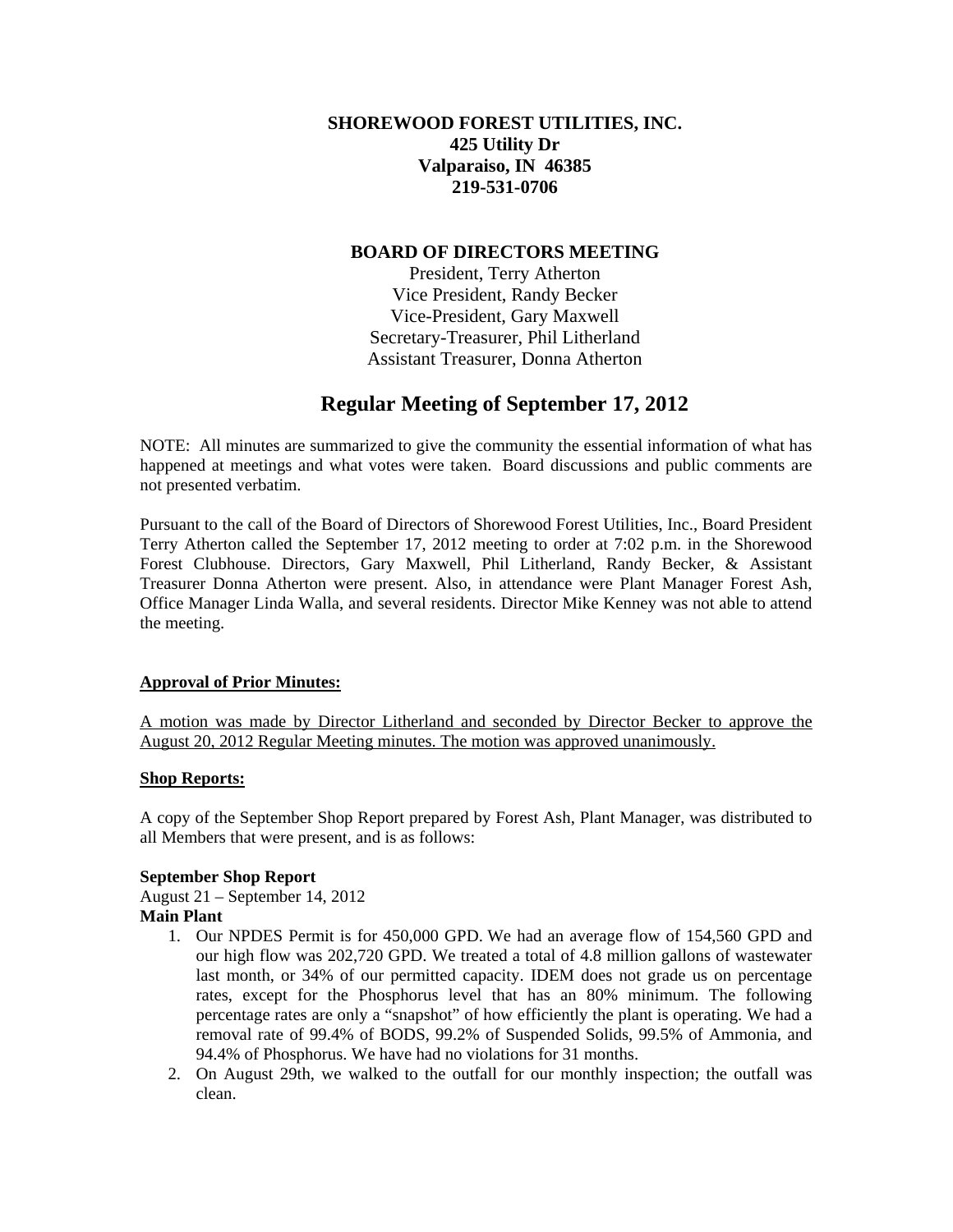3. On August 29th, MCO began repairing the West Digester. They completed the job on Sept  $12<sup>th</sup>$ . The digester is back in service. We will begin transferring the sludge in number 2 & 3 aeration tanks to get the sludge as thick as possible. I have contacted Ryan, from Merrell Brothers. They will be in to haul sludge at the end of September or early part of October.

# **Lift Stations**

| <b>Station</b> | <b>Cycles</b> | Run<br><b>Time</b><br>(hrs) |  | <b>Station</b>         | <b>Cycles</b> | Run<br>Time<br>(hrs) |
|----------------|---------------|-----------------------------|--|------------------------|---------------|----------------------|
| Sagamore       | 244           | 5.4                         |  | <b>Nature Preserve</b> | 770           | 81.5                 |
| Pixley         | 450           | 2.4                         |  | Devon                  | 995           | 47.9                 |
| Edgewood       | 790           | 44.4                        |  | Main                   | 6123          | 148.9                |
| Surrey Hill    | 814           | 60.1                        |  | Wessex                 | 546           | 54.3                 |
| Wexford        | 407           | 28.1                        |  | Scarborough            | 396           | 14.3                 |
| Amhurst        | 1160          | 188.4                       |  | Shorewood Ct.          | 376           | 41.5                 |
| Roxbury        | 867           | 52                          |  |                        |               |                      |

1. Lift station pump run times from August  $1 - 31, 2012$ 

- 2. On August  $22^{nd}$ , we pulled the number 2 pump from the Wessex Lift Station, and found it had jammed. We removed the debris and put it back in service.
- 3. On August  $23<sup>rd</sup>$ , the PLC at the Nature Preserve Lift Station had to be reset to re-establish the pump controls of the station.
- 4. On August 23rd, we were called to Amhurst Ct. Lift Station; pump 2 had failed. After removing the pump and un-jamming it, we found the station level was getting high and it would not work on automatic. We found that the Wika level transmitter had shorted out. We replaced the level transmitter with a new Dwyer transmitter; however, the level would not show on the PLC. We had to move the transmitter to the second analog signal, and had E-Squared reprogram the PLC.
- 5. On September  $7<sup>th</sup>$ , the Devon Lift Station pump 1 failed. On the 13<sup>th</sup>, I was able to check it out and found the seals had failed. The pump needs to be pulled; we are planning on pulling the pump on September  $18<sup>th</sup>$ .

#### **Sewer Lines & Manholes**

- 1. On September  $10<sup>th</sup>$ , Pro-Form came and began the preparation work for the CIPP project. They were cleaning, and measuring the lines to order the supplies that are needed. On the  $12<sup>th</sup>$ , Pro-Form's truck broke down; they stated that they would be back on the  $17<sup>th</sup>$  to finish the prep work.
- 2. On September  $11<sup>th</sup>$ , Metz began working on the cutting out of the roots, and re-televising of the lines. This verifies the roots have been removed, and that nothing happened to the pipe from the root cutter.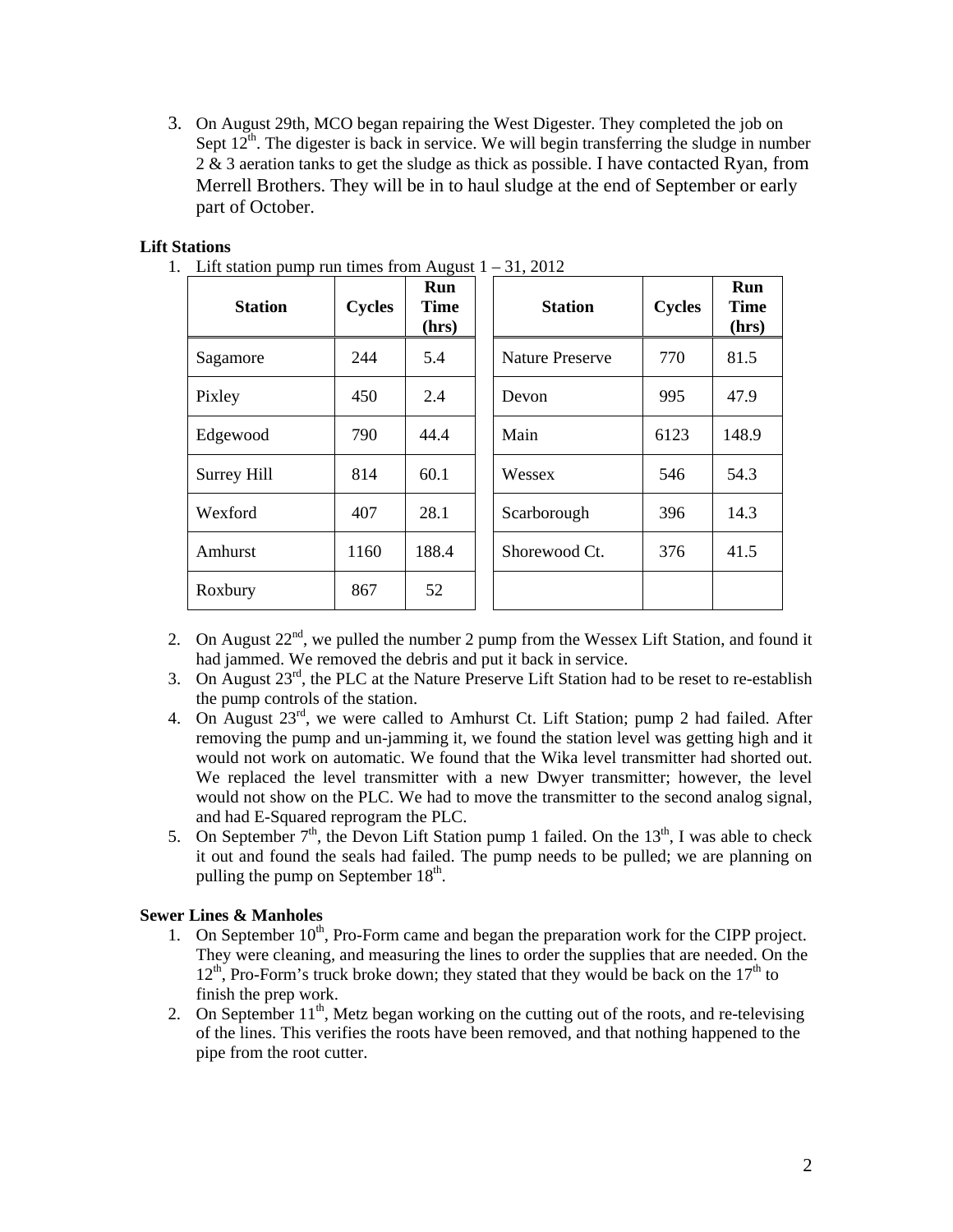# **Other**

- 1. On August  $21^{st}$ , we took the tire off the portable generator and had it patched.
- 2. On August  $29<sup>th</sup>$ , we came in and found the tire on the portable generator had gone flat. We took it off and replaced the tire with a new one.
- 3. On September  $5<sup>th</sup>$ , Sam from "Save Your Computer" brought in the new modem for the SCADA system and installed it.
- 4. I have bids for the replacement of the Wexford Lift Station check valves, and gate valves. The bids are enclosed.

### **Questions ensued regarding the shop reports:**

Forest clarified the fact that Shorewood Forest Utilities has gone 32 consecutive months without any violations. Last month's meeting minutes were incorrect in that we had 31 consecutive months without any violations.

Director Litherland inquired if the modem that we purchased was a special type of modem since it has to work with the SCADA System. Forest replied that it is a computer voice modem and is different than a regular computer modem. Forest explained that Save Your Computers installed a newer type of modem, but it didn't work properly. Forest stated that when they came back to install a modem like the type we had originally, it now works. Director Litherland asked Forest about the warranty; Forest stated that he thought it was a one-year warranty, but would find out for sure.

# **Financial Reports:**

A copy of the financial summary for the month of August was handed out to all members that were present. Treasurer Litherland presented the financial report as follows:

**The Summary Financial Report as of August 31, 2012** *(a copy of the full report can be obtained by Members from the SFU office)* is highlighted as follows: Capital Replacement Fund \$235,011.98; Capacity Fees Fund \$558,536.48; Total Operating Fund \$351,641.78 (7.03 months of cash on hand); August Income \$66,114.54; August Expenses \$32,335.25; 2002 & 2005 Bond Payment \$17,613.96; August Net Income \$16,165.33; Year-To-Date Debt Service Ratio is 2.08 (1.25 is required to be in compliance with our Bond Covenants).

Director Litherland pointed out that we could not transfer monies from the Sweep Account into the Operating Account until Indiana American Water can provide us with details regarding the payments that they collected on our behalf.

### **Old Business:**

### **Utility Website (Randy Becker)**

Director Becker asked Office Manager, Linda Walla if the signed contract was mailed to Data Mine. Linda stated that the contract was sent and that Jason from DataMine wanted to know if we would be paying monthly or yearly. President Atherton stated that it would be better if we paid on an annual basis for the discount. President Atherton asked Director Becker how long it would take before the website was working. Director Becker stated as soon as the website is tweaked, it can be operational within 24 hours. President Atherton asked Director Becker to see if we can get a working product by the next meeting. Director Becker stated that the domain name would be "shorewoodforestutilities.com".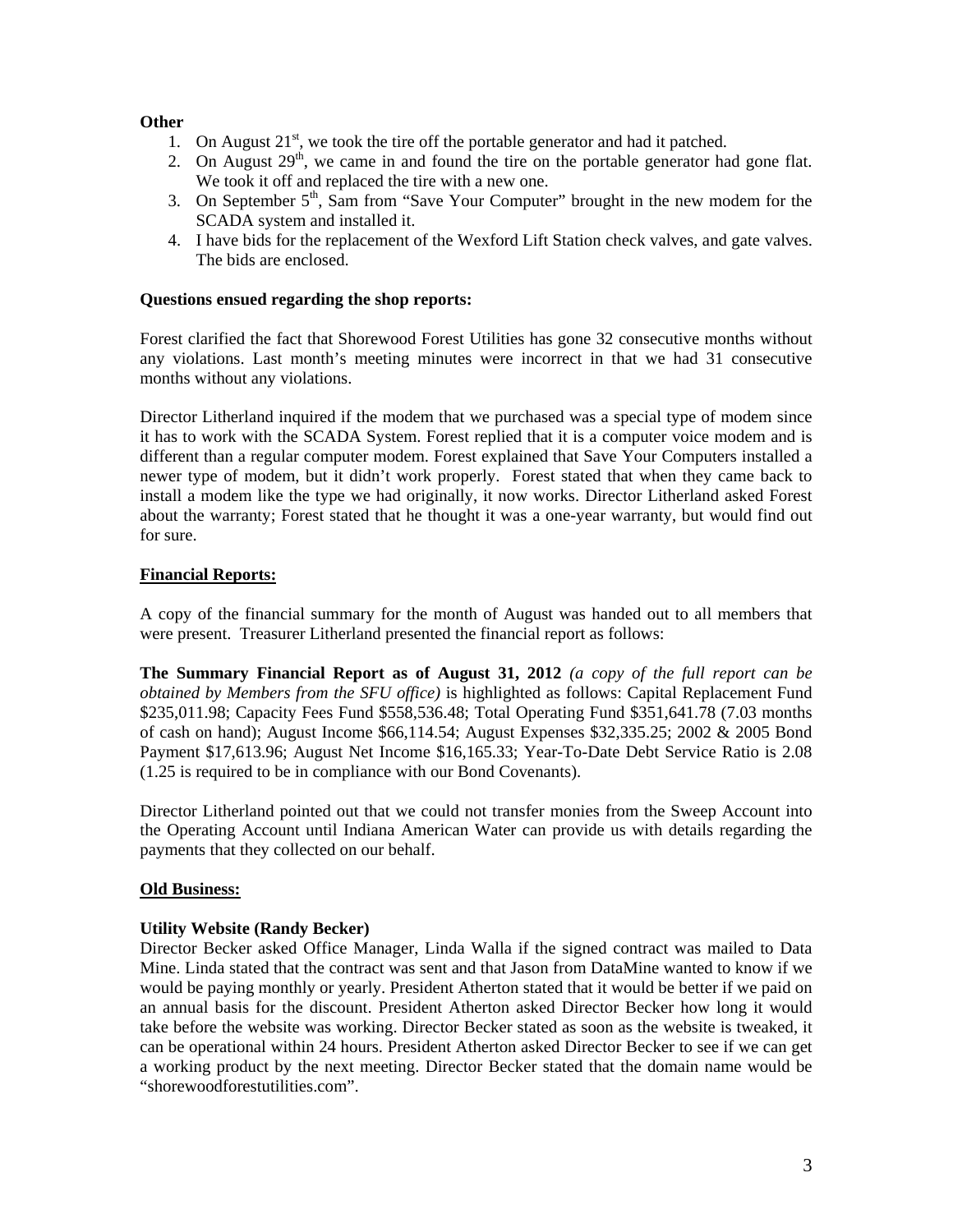#### **Wexford Road Replacement Project (President Atherton)**

President Atherton reminded the Members that the Board voted at the last meeting to approve a contract from McMahon and Associated for engineering and surveying services to get the project designed and drawn up. McMahon and Associates have completed the survey and the engineering work is under way. President Atherton stated that by next week, Shorewood Forest Utilities would be ready to schedule a meeting in the next two weeks with the residents that the project will affect.

#### **Replacement of Valves for Wexford Lift Station (bids)**

President Atherton stated that Forest obtained two bids: Reichelt Plumbing in the amount of \$5100, with an additional charge of \$1600 if the vacuum truck would be needed and Alex Metz in the amount of \$5800, which includes the price of the vacuum truck. Forest explained that Alex Metz owns their vacuum truck. President Atherton stated that if a vacuum truck isn't needed, then we would still be paying for one if we chose the bid from Alex Metz.

Assistant Treasurer Donna Atherton noticed that the Reichelt Plumbing Bid included sales tax. Forest stated that he did notice the error and will ask them for a corrected bid if the Board chooses them to do the work.

A motion was made by Director Becker and seconded by Director Litherland to accept the quote from Reichelt Plumbing, Inc., contingent upon receiving the corrected bid without sales tax included. The motion was approved unanimously.

Director Litherland stated that we could save money by getting galvanized hardware instead of stainless steel, providing that the valve pit is dry. Forest stated that there is a little bit of ground water in the pit and some corrosive gases, but it is a fairly dry atmosphere.

A motion was made by Director Litherland and seconded by Director Becker to amend the acceptance of the quote from Reichelt Plumbing, Inc. to include galvanized hardware instead of stainless steel hardware, as well as the removal of the sales tax. The motion was approved unanimously.

#### **New Business:**

### **Acceptance of the Proposal for Engineering Services for Wexford Road and 350 West**

President Atherton stated that the Board did accept the proposal from Bengel Engineering and the firm is currently working on the project.

#### **Issuance of Request for Proposal for Plant Improvements**

President Atherton stated that the Board did receive the proposal from McMahan and Associates and will evaluate it. After the evaluation, the Board will begin the contracting process.

#### **Installation of Solar Power Panels on the Filter Building- Director Litherland**

Director Litherland stated that he is employed by NIPSCO and explained that they have a program that will pay you for power that you generate if you are an independent power provider. He stated that currently, there are 473 Indiana customers who are taking advantage of the program. Director Litherland stated that he would call and see if any schools such as Purdue North Central or the Energy Tech Group at Ivy Tech would consider installing the solar panels on our Filter Building. He stated that the Filter Building has a sizable roof and faces the South. He stated that perhaps we could get a grant from the Department of Energy to help with the cost of installation. President Atherton stated that the Town of Merrillville did install solar panels on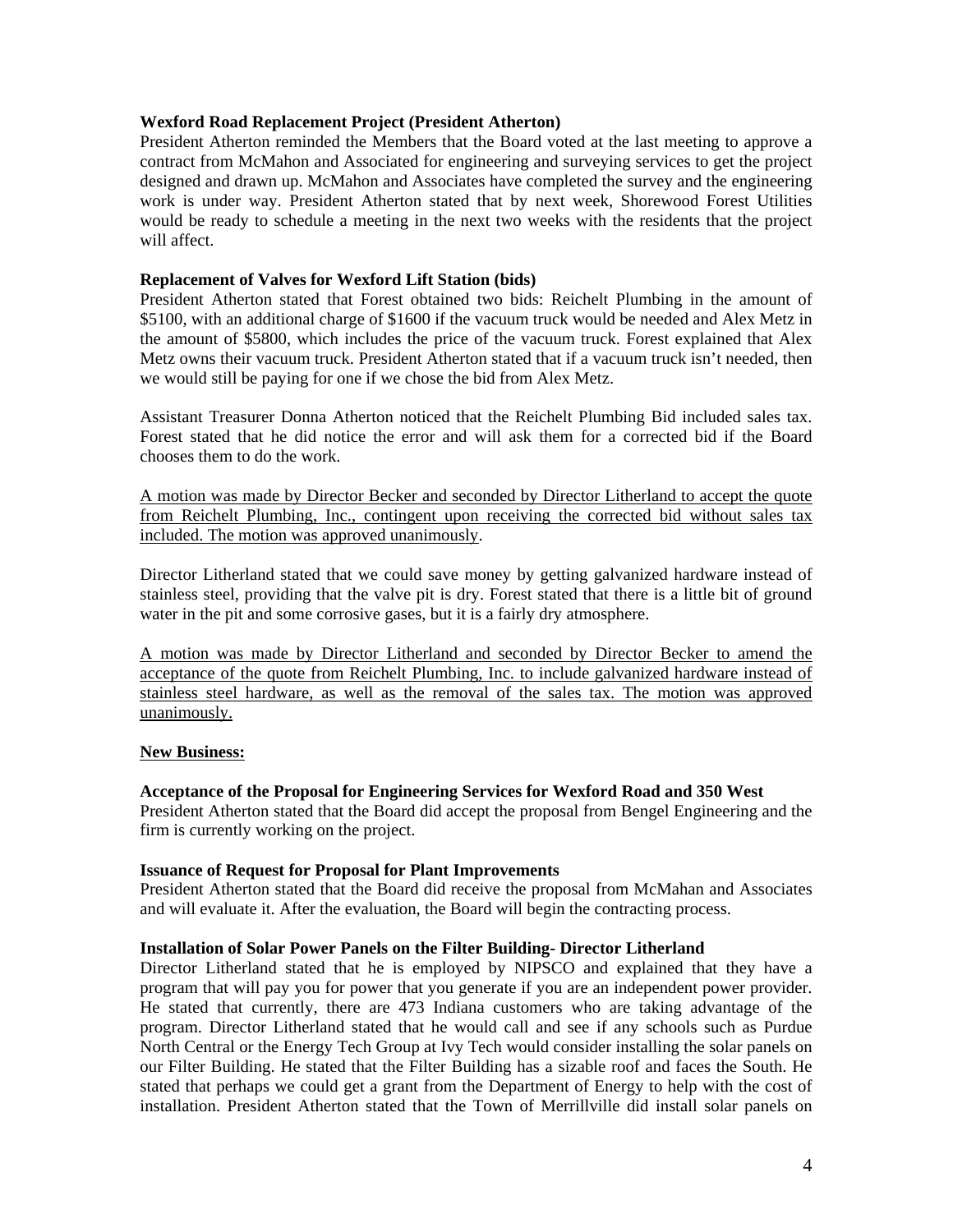their Town Hall a few years ago and did so with the cooperation with one of the union, such as the Electrical Workers Union. Director Litherland offered to call the Training Center, North of the Mall to see if they can help us. President told Director Litherland to contact Howard Fink.

### **Progress Reports and Updates:**

# **Wexford Lift Station Landscaping- Director Litherland**

Director Litherland stated that he contacted six different companies to get quotes for landscaping shrubbery and he was told that the best time to plant the Arborvitaes is in the months of September and October. He stated that he would be able to firm up the quotes by the end of the week and would purchase 6 to 8 Arborvitaes to plant around the Wexford Lift Station. President Atherton inquired about the price. Director Litherland stated that the 4 foot trees would cost between \$50 and \$60 per tree. President Atherton stated that this cost would be considered a part of last year's Wexford Project and will be capitalized.

# **Comments from the Board:**

Director Becker explained that the cost of the website is \$15 per month or \$150 yearly charge. He explained that we could save \$30 by paying the yearly charge. He also stated that we would save on postage, as well as check preparation.

# **Comments from the Membership:**

**Marcia Casassa (lot 618)** asked Forest what is causing the pumps to jam up. Forest replied that it was toilet paper that gathers inside the station and gets stuck in the pumps. Marcia stated that this seems to be a happening frequently. Forest agreed and stated that it is time for the lift stations to have their annual cleaning. Forest stated that he is in the process of obtaining three bids, but is having a hard time getting companies to respond.

**Tom Szefc (lot 878)** wanted to know the reason for the difficulty in obtaining the bids. Forest explained that there are not a lot of companies that do this type of work. In addition, he explained that some of the companies that have provided quotes in past years, but never received the job, are tired of bidding. Tom Szefc stated that the bids are opened at the same time and the decision is generally based on hiring the company with the lowest bid; therefore, they should not feel that they are being treated unfairly. Forest stated that it is not a case of being treated unfairly; it is that the bidding company knows from past experience that they are higher priced and have no chance of being hired, so they don't want to waste their time bidding for the job. President Atherton inquired whether offering a three-year contract to these companies would improve bidding success. Forest stated that he thought that would be helpful.

Director Maxwell interjected that the POA had similar issues in obtaining bids, mainly because there were too many people trying to obtain the bids. He stated Forest is the only person soliciting the bids and once in a while, the Board gets involved in the bidding process. Assistant Treasurer Donna Atherton stated that she wants to make sure that we get a large enough invitation- to- bid list to avoid single sourcing. Director Maxwell stated that sometimes companies do not bid simply because the job isn't worth bidding on.

**Tom Szefc (lot 878)** inquired why the lines have to be cleaning before doing the CIPP (cured in place piping.) Forest explained that there could be sediment in the lines. He explained that the CIPP basically will replace the structural integrity of the pipe. Director Maxwell asked Forest if